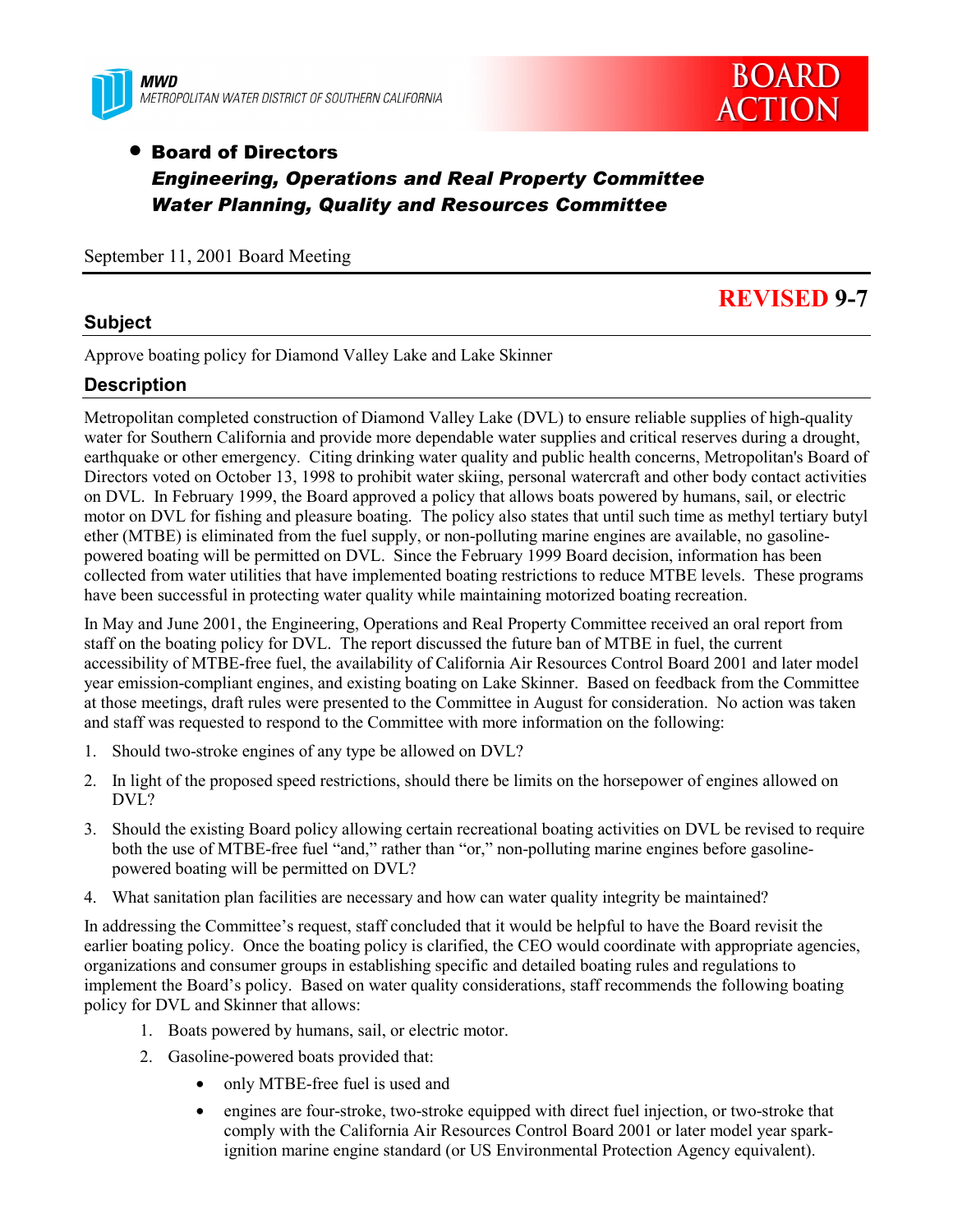3. No personal watercraft or other watercraft that result in body contact.

The boating policy for DVL will be effective immediately so as to be in place when boating starts at DVL, projected to be in 2003. The policy would also apply to Lake Skinner beginning December 31, 2003 when the existing lease with Riverside County Regional Park and Open Space District (Parks) expires. Currently, Lake Skinner does not restrict gasoline-powered engines. Permissible non-gasoline-powered watercraft include kayaks, canoes, and rowboats.

Recognizing that a boating policy that prohibits standard two-stroke engines on DVL and Skinner will affect a large portion of the boating public, staff will investigate programs that both protect water quality and make the lakes accessible to boaters. These would include providing a fleet of non-polluting power boats for rental, seeking state assistance for a consumer rebate program for purchase of new non-polluting marine engines, and promotion of commercial electric motor technology for possible future replacement of gasoline-powered boats on California drinking water reservoirs.

Staff is requesting establishment of DVL boating policy at this time for the following reasons:

- 1. With the current availability of low-emission engines, individuals planning to boat on DVL may use the criteria stated in the boating policy in determining whether or when to replace existing boat engines;
- 2. Metropolitan anticipates utilizing California Department of Boating and Waterways (DBAW) funds for marina construction. Funding requirements include DBAW approval of the boating rules prior to expending DBAW funds; and
- 3. This action is intended to result in a consistent boating policy (and eventually boating rules and regulations) for Lake Skinner. Metropolitan is in negotiations with Parks to renew the lease at Lake Skinner It would be appropriate to notify Parks of possible changes to the existing boating policy at Lake Skinner.

#### **Policy**

By Minute Item 43238 (October 13, 1998), the Board of Directors approved a policy allowing recreational activities that involve no body contact with the water in DVL. Additionally, by Minute Item 43403 (February 9, 1999), the Board approved a policy allowing certain recreational boating activities on DVL.

## **CEQA**

#### Boating Policy for Diamond Valley Lake

This board letter seeks approval of the proposed action, i.e., approve boating rules for Diamond Valley Lake and authorize the Chief Executive Officer to implement, monitor, and modify such rules, as applicable. Although a supplemental environmental impact report (SEIR) will be prepared to evaluate the recreation plan currently in development, the environmental effects of the proposed action have already been contemplated in the previous recreation analysis presented in the Final EIR (FEIR) for the DVL Project (formerly the Eastside Reservoir Project). The FEIR was certified by the Board in October 1991. During that same meeting, the Board also approved the Findings of Fact, the Mitigation Monitoring and Reporting Program, the Statement of Overriding Considerations, and the Project. Subsequent to those actions, additional documentation has been prepared and processed (i.e., Supplemental EIR and Addendum Nos. 1 through 6 to the FEIR). These documents and the previous actions taken by the Board fully comply with the California Environmental Quality Act (CEQA) and the State CEQA Guidelines and, as such, no further CEQA documentation is necessary for the Board to act on the proposed action.

The CEQA determination for both Options #1 and #2 is: Determine that the proposed action has been previously addressed in the certified 1991 FEIR and subsequent environmental documentation for the DVL Project and that no further environmental analysis is required.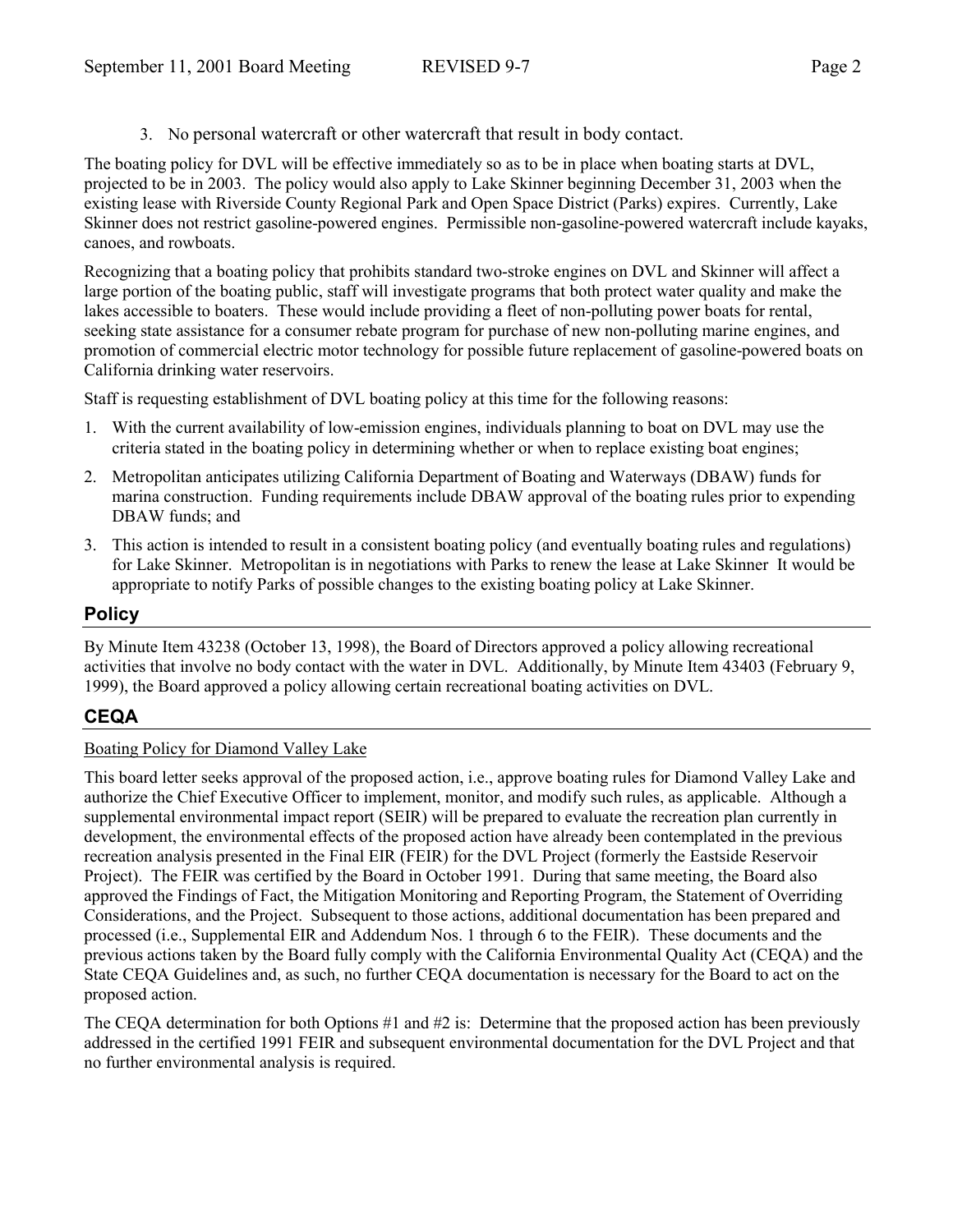#### Boating Policy for Lake Skinner

This board letter seeks approval of the proposed action, i.e., approve boating rules for Lake Skinner and authorize the Chief Executive Officer to implement, monitor, and modify such rules, as applicable. This proposed action is categorically exempt under the provisions of the California Environmental Quality Act (CEQA). The proposed activity involves boating policies consistent with the normal operations of existing facilities for public gatherings (i.e., recreational uses) for which the facilities were designed, where there is a past history of the facility being used for the same or similar kind of purpose. As such, the proposed project qualifies under a Class 23 Categorical Exemption (Section 15323 of the State CEQA Guidelines).

The CEQA determination for both Options #1 and #2 is: Determine that pursuant to CEQA, the proposed action qualifies under a Categorical Exemption (Class 23, Section 15323 of the State CEQA Guidelines).

### **Board Options/Fiscal Impacts**

#### **Option # 1**

Adopt the CEQA determination and

- a. Approve the boating policy for DVL and Skinner to be effective immediately at DVL and December 31, 2003 at Lake Skinner that allows:
	- 1. Boats powered by humans, sail, or electric motor
	- 2. Gasoline-powered boats provided that:
		- only MTBE-free fuel is used and
		- engines are four-stroke, two-stroke equipped with direct fuel injection, or two-stroke that comply with the California Air Resources Control Board 2001 or later model year sparkignition marine engine standard (or US Environmental Protection Agency equivalent).
	- 3. No personal watercraft or other watercraft that result in body contact; and
- b. Authorize the CEO to take all steps necessary or appropriate to establish, apply, monitor and modify, as needed, boating rules and regulations at DVL and Skinner that implement the approved boating policy; and further direct the CEO to submit for Board review such boating rules and regulations, and a plan to provide appropriate sanitary facilities at DVL to assure protection of water quality, human health and the environment.

**Fiscal Impact:** To the extent that the boating policy restricts the number of boats utilizing DVL and Skinner, revenue associated with boating will be diminished by an undetermined amount. The cost of applying and monitoring the boating rules cannot be determined at this time. It is anticipated, however, that applying and monitoring activities and attendant expenses will be the responsibility of the yet-to-be-selected marina operator at no net cost to Metropolitan. If the policy restrictions make a marina operation financially unfeasible, Metropolitan may experience a cost for boating that cannot be determined at this time.

#### **Option #2**

Adopt the CEQA determination and

- a. Approve a boating policy for DVL and Skinner that allows boats powered by humans, sail, or electric motor only, but no gasoline-powered watercraft of any type; and
- b. Authorize the CEO to take all steps necessary or appropriate to establish, apply, monitor and modify, as needed, boating rules and regulations at DVL and Skinner that implement the approved boating policy; and further direct the CEO to submit for Board review such boating rules and regulations, and a plan to provide appropriate sanitary facilities at DVL to assure protection of water quality, human health and the environment.

**Fiscal Impact:** To the extent that the boating policy restricts the number of boats utilizing DVL and Skinner, revenue associated with boating will be diminished by an undetermined amount. The cost of applying and monitoring the boating rules cannot be determined at this time. It is anticipated, however, that applying and monitoring activities and attendant expenses will be the responsibility of the yet-to-be-selected marina